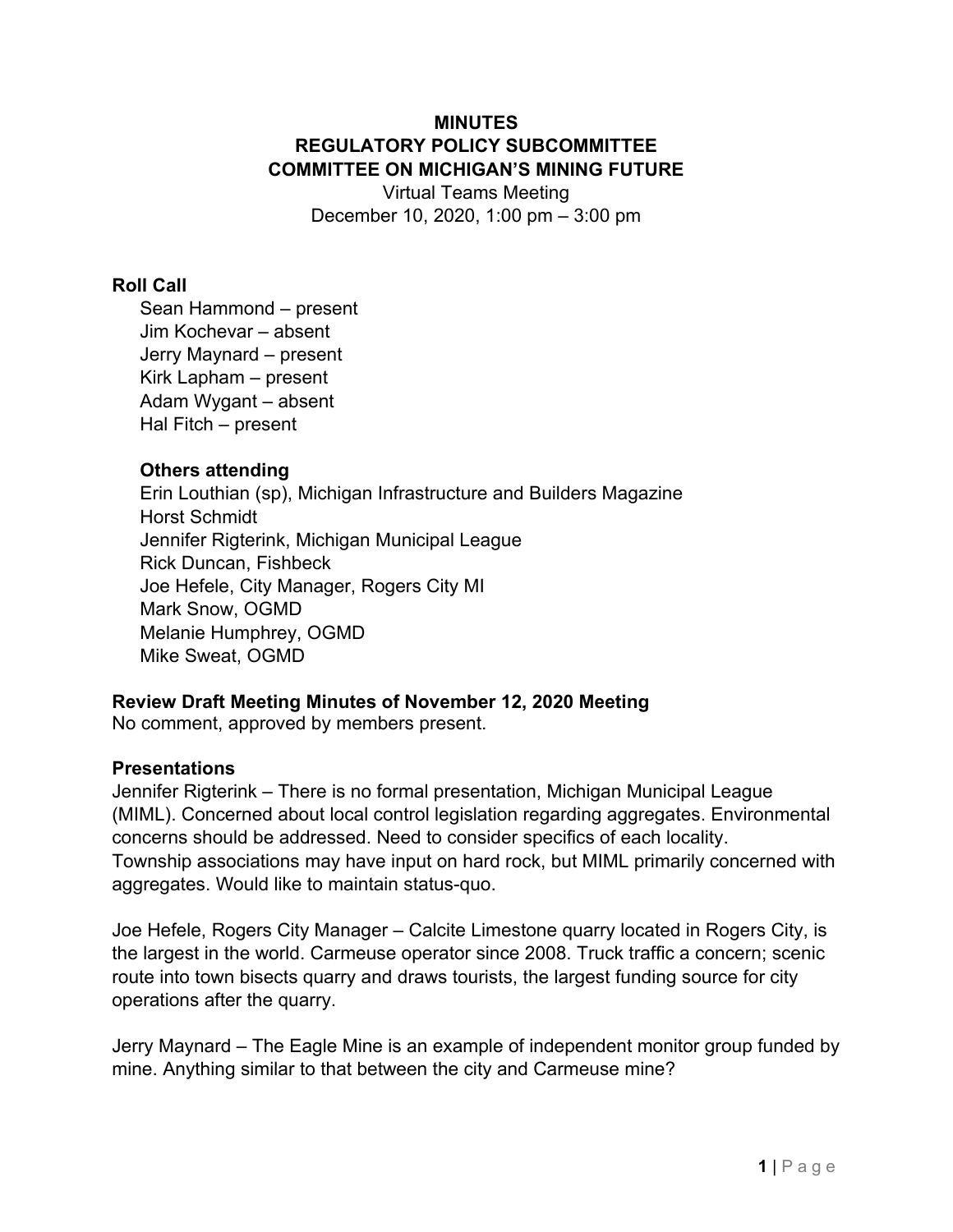Joe Hefele – Not that he's aware of, although there are sometimes conversations on topic when controversial topics arise.

Hal – The community involvement w/ mining operations (or lack thereof) likely influences how community responds to mine proposals.

Sean – Would current aggregates legislation have a negative impact?

Joe – Currently, there are good relations between the community and Carmeuse, so probably not likely. Principal concern would be loss of local input.

Jennifer – Many communities with pending applications before them; applicants have gone silent assuming that they can proceed without community input if legislation passes. MIML survey indicated that 95% of communities had good relations with applicants, bill being pushed by one or two applicants.

MIML has met w/ Metamora and Michigan Aggregates Association (MAA) to try and negotiate compromises/changes to proposed legislation and MAA was unreceptive.

Hal – Should more efforts be made to identify mineral resources ahead of zoning, to be incorporated in zoning planning and decisions?

Jennifer – MIML has long advocated for this, asked for SB431 to be put on hold until such a study could be completed. No funding yet for such a study.

Kirk – discussions in MDNR w/ Michigan Geological Survey (MGS) on topic of study of mineral locations.

# **Drafting of Subcommittee Report**

Writing assignments could be assigned; the final report is due October 26, 2021. It is assumed Adam won't be heavily involved owing to other duties.

Jerry – We could have each member take a topic of their expertise and draft that section(s). SWP is a good example.

Hal – Displaying the report outline, attempting to parse out sections. Suggests that each perspective be represented as opposed to each section having a single author.

Sean – Agrees with this concept, as well as focusing more specifically on areas of primary expertise. Adam (OGMD) work on Section 2, Review and evaluate Act 163 of 1911, Copper and Iron Mine Inspectors with significant input from Hal.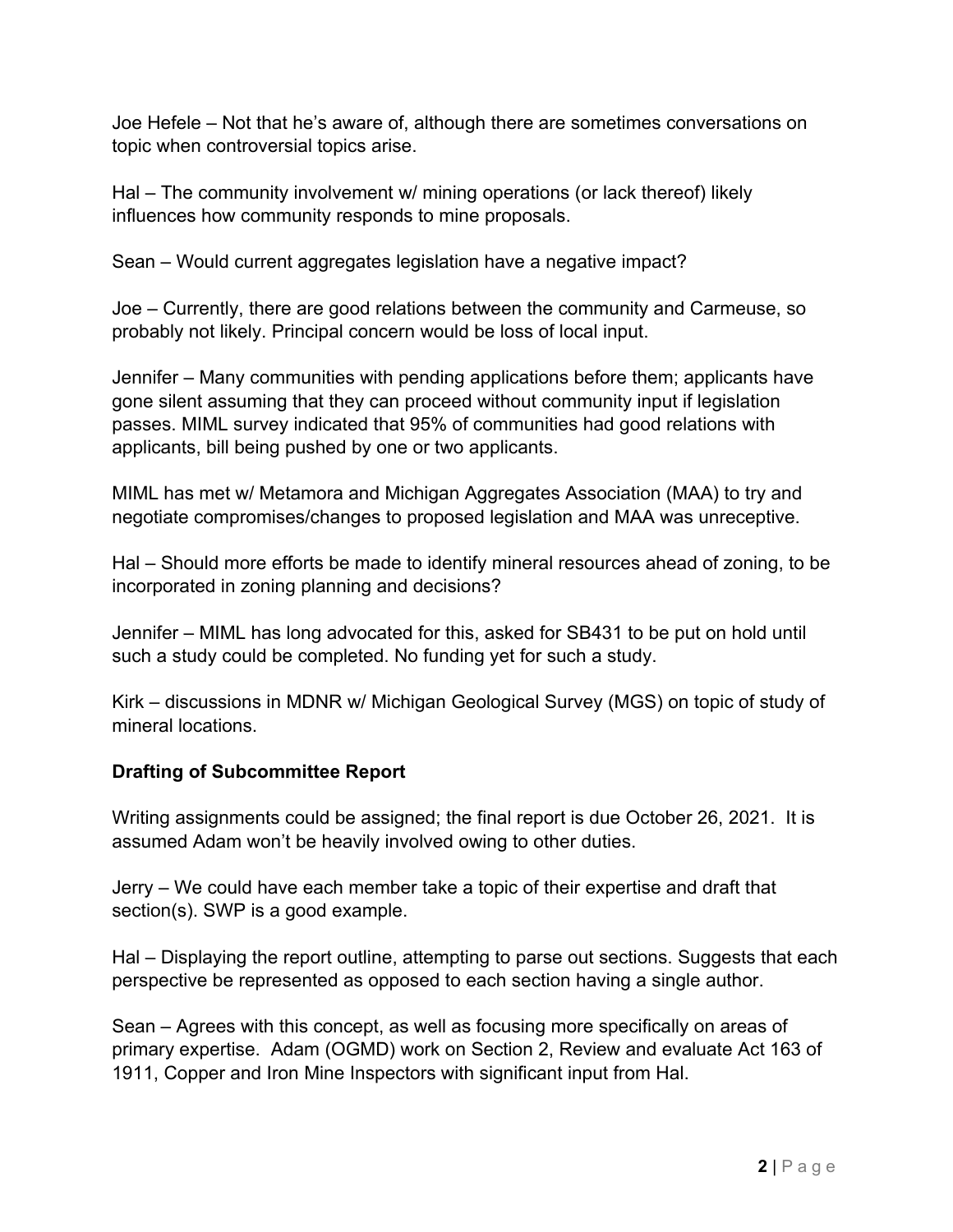Kirk – review sections w/ his staff and see what MDNR can contribute for each one.

### **319.163 Duties of the committee.**

Sec. 3.

The committee shall do all of the following:

 (a) Recommend actions to strengthen and develop a sustainable, more diversified mining and minerals industry in this state while protecting the environment and natural resources of this state.

(b) Evaluate government policies that affect the mining and minerals industry.

 (c) Recommend public policy strategies to enhance the growth of the mining and minerals industry, especially for research and development in mining and mineral processing technology, including pellet production, for the next generation of mining.

 (d) Advise on the development of partnerships between industries, institutions, environmental groups, funding groups, and state and federal resources and other entities.

**History:** 2019, Act 47, Eff. Oct. 6, 2019

#### **New Business**

Hal – not aware of any, and none was proposed.

#### **Future meeting dates**

Next Meeting: January 20, 2021, at 1:00 p.m.

The next full committee meeting is January 12, 2021.

A meeting will be scheduled for February 18, 2021, at 1:00 p.m.

A meeting will be scheduled for March 18, 2021, at 1:00 p.m.

### **Public Comments**

Floor opened for public comment:

 Horst Schmidt – comment on SB431 and loss of local control, thinks it's a bad idea and that state should review in light of impact on communities

### **Adjournment**

Proposed adjournment at 2:11 p.m. – accepted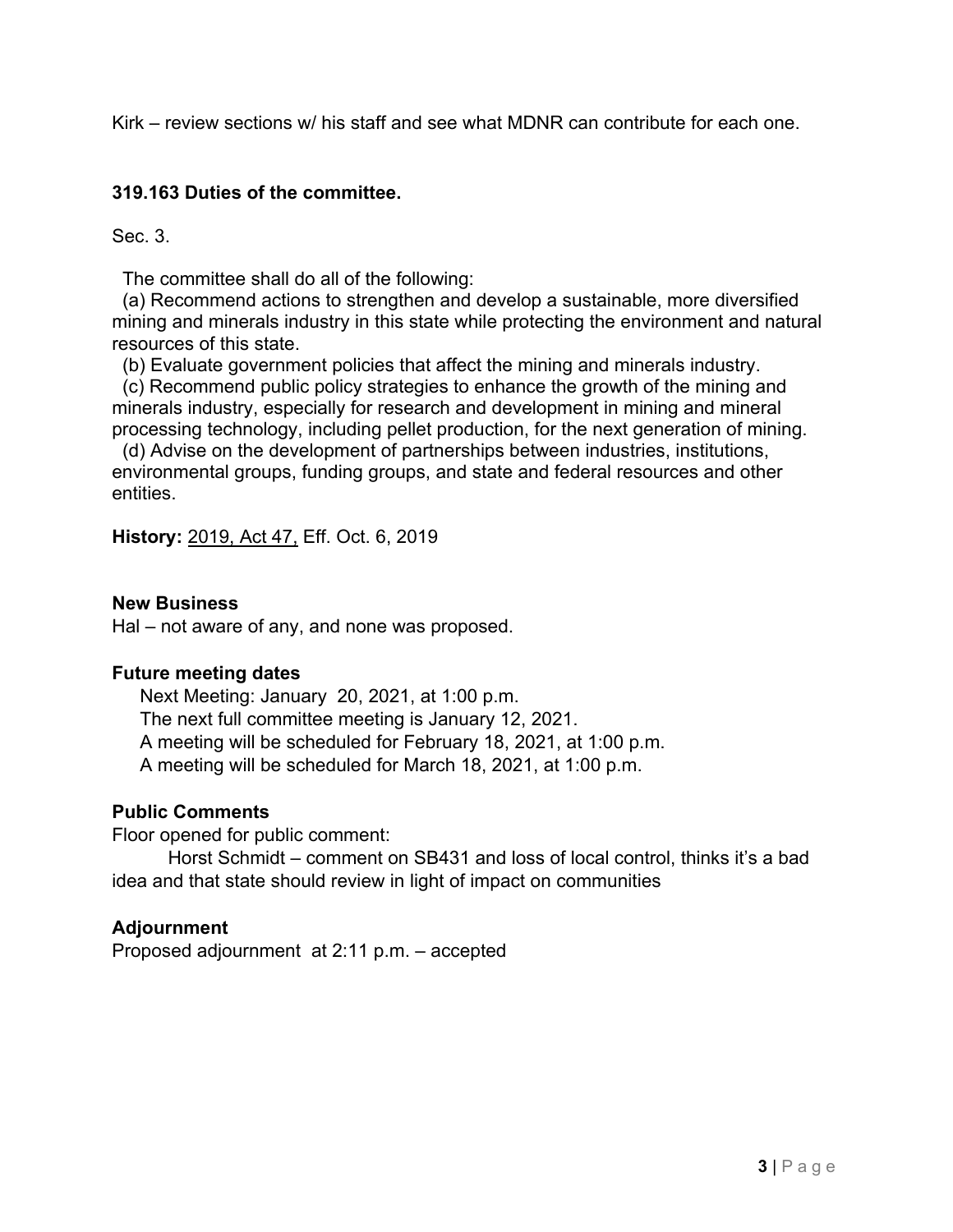# **Attachment to Agenda**

## **Subcommittee Report Outline – DRAFT 1**

*This outline is derived from the "Regulatory Policy Subcommittee Topics". The topics have been consolidated and refined; some have been modified to align with the purposes and scope of the Committee. Two topics are recommended for reassignment to another subcommittee. The outline may be refined and revised based on input from interested parties.* 

Section 1 (Incorporates Topics 1, 2, 3, 6, 7, 8, part of 9, and 10). Review and evaluate current regulations and environmental requirements for mineral exploration and extraction. Describe concerns, identify options, and make recommendations as appropriate covering the following issues:

- a. Categories of regulation: nonspecific (air, water, soil erosion, etc.) and specific to mining and reclamation operations.
- b. Types of mining covered by regulations: ferrous metals, nonferrous metals, industrial minerals (which includes aggregates).
- c. Need for balanced, reasonable, and effective regulations.
- d. Cultural resources at proposed extraction sites.
- e. Mine idling, shutdown, and reclamation.
- f. Alternatives analysis, to include greenfield/brownfield options.
- g. Mining of tailings, waste rock, and mill wastes.
- h. Updating of administrative rules.
- i. Potential for administrative and legal challenges.
- j. Comparison to requirements in other states.

Note: these issues overlap significantly with topics of the Mining Methods, Environment, and Reclamation Subcommittee.

Section 2 (Incorporates Topics 4 and 5). Review and evaluate Act 163 of 1911, Copper and Iron Mine Inspectors. Describe concerns, identify options, and make recommendations as appropriate covering the following issues:

- a. Duties and compensation of county mine inspectors.
- b. Applicability of statute in today's environment.
- c. Applicability to beneficial reuses of old mine workings.

Topics recommended for reassignment:

Topic 9. Tax assessments on mineral reserves (inferred to be part of "Permitting the correct reserves" topic) – recommend reassignment to Social, Economic, and Labor Opportunities Subcommittee.